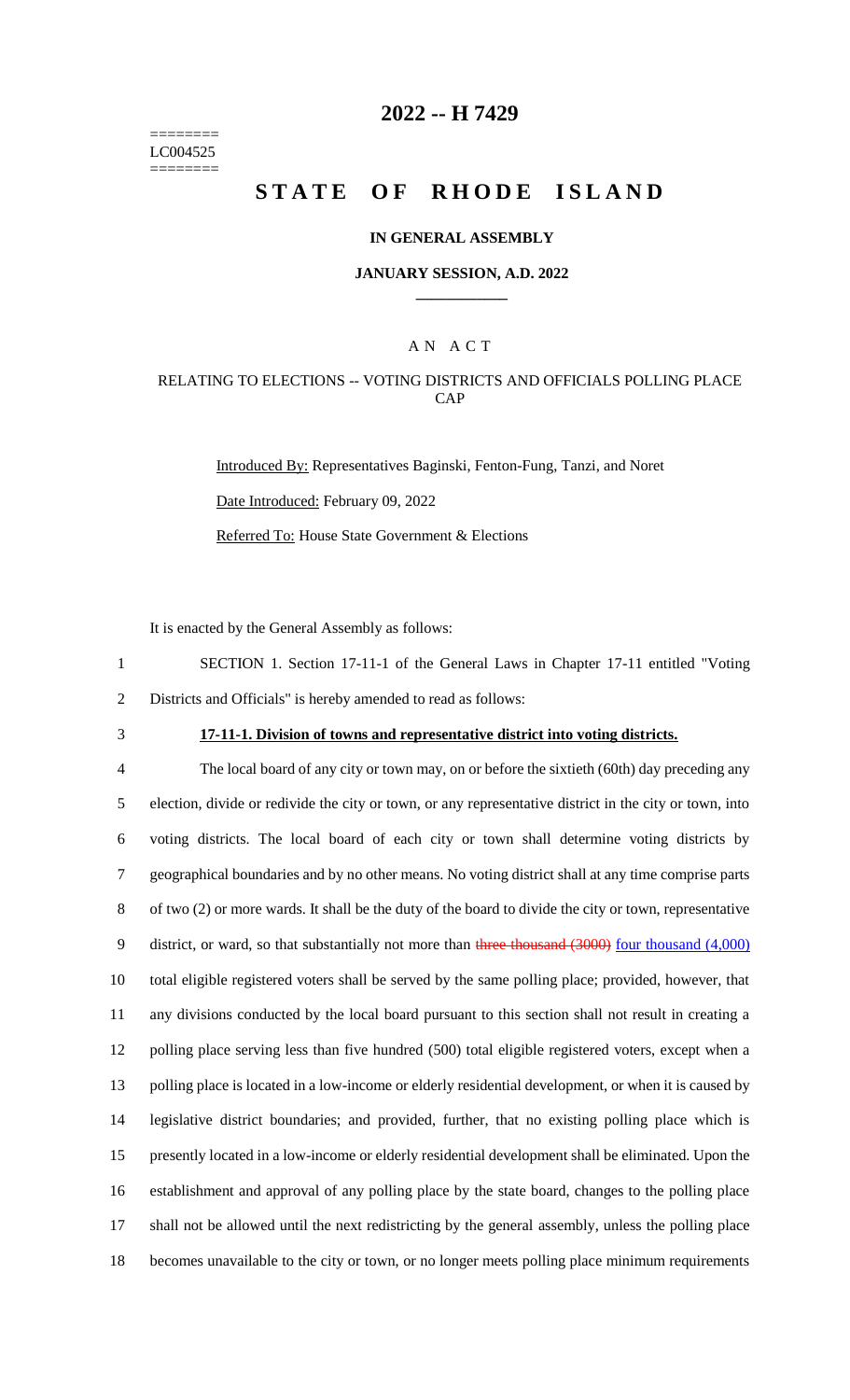- 1 as established by the state board, then the city or town may take the appropriate action to replace 2 the polling place. A polling place may be located either within or without the voting district for 3 which it is established; provided, that a polling place may be located outside the district only upon
- 4 unanimous determination of the local board and subject to the approval of the state board that a
- 5 suitable place is not available within the voting district.
- 6 SECTION 2. This act shall take effect upon passage.

### ======== LC004525

========